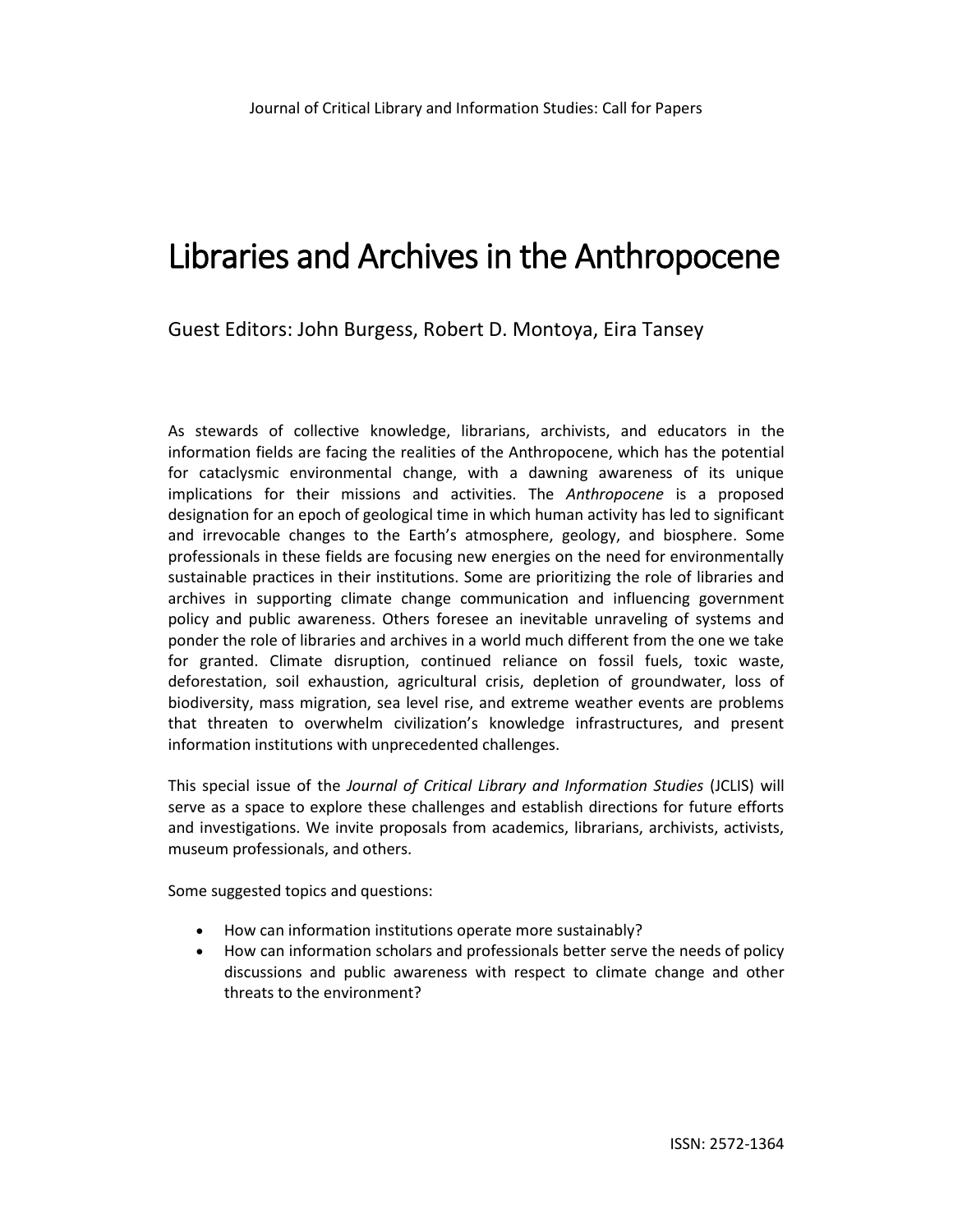- How can information institutions support skillsets and technologies that are relevant following systemic unraveling?
- What will information work look like without the infrastructures we take for granted?
- How does information literacy instruction intersect with ecoliteracy?
- How can information professionals support or participate in radical environmental activism?
- What are the implications of climate change for disaster preparedness?
- What role do information workers have in addressing issues of environmental justice? How do such issues of environmental justice relate to other forms of social justice?
- What are the implications of climate change for preservation practices?
- Should we question the wisdom of preserving access to the technological cultural legacy that has led to the current environmental crisis? Why or why not?
- Is there a responsibility to document, as a mode of bearing witness, society's confrontation with the causes of significant environmental problems?
- Given the ideological foundations of libraries and archives in Enlightenment thought, and given that Enlightenment civilization may be leading to its own environmental endpoint, are these ideological foundations called into question? And with what consequences?
- What role do MLIS, MIS, iSchools, and other graduate (and undergraduate) programs have to play in relation to the aforementioned issues?

# Deadline for Submission: June 30, 2018

## TYPES OF SUBMISSIONS

JCLIS welcomes the following types of submissions:

- Research Articles (no more than 7,000 words)
- Perspective Essays (no more than 5,000 words)
- Literature Reviews (no more than 7,000 words)
- Interviews (no more than 5,000 words)
- Book or Exhibition Reviews (no more than 1,200 words)

Research articles and literature reviews are subject to peer review by two referees. Perspective essays are subject to peer review by one referee. Interviews and book or exhibition reviews are subject to review by the issue editor(s).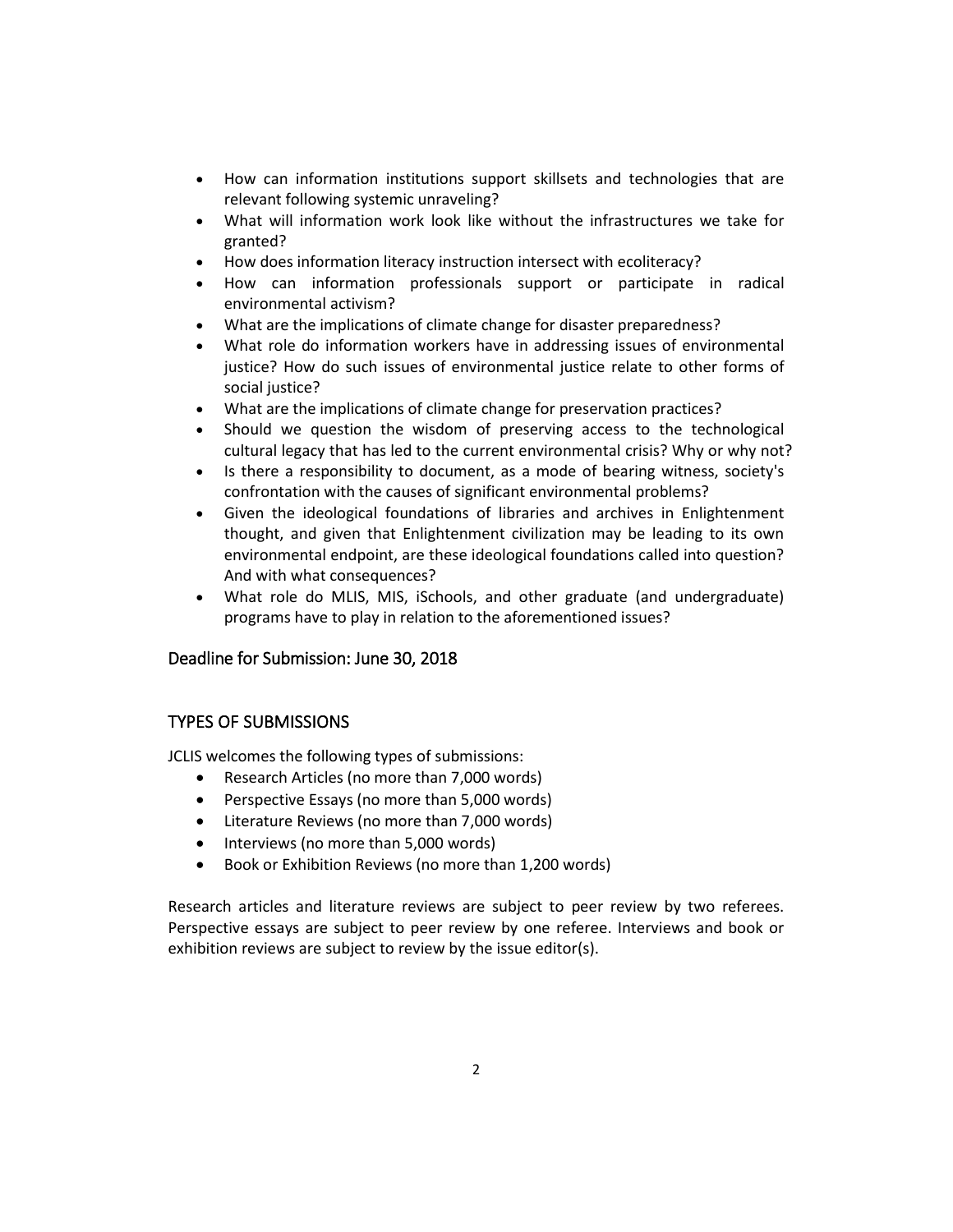#### **Contacts**

#### Guest Editors

*Please direct questions to the guest editors for the issue:*

- John Burgess, University of Alabama: *jtfburgess@ua.edu*
- Robert D. Montoya, Indiana University, Bloomington: [montoya@indiana.edu](mailto:montoya@indiana.edu)
- Eira Tansey, University of Cincinnati: [eira.tansey@uc.edu](mailto:eira.tansey@uc.edu)

#### Journal Editors

- Associate Editor: Emily Drabinski
- Associate Editor: Rory Litwin
- Managing Editor: Andrew J Lau

## THE JOURNAL OF CRITICAL LIBRARY AND INFORMATION STUDIES

The mission of the Journal of Critical Library and Information Studies is to serve as a peer-reviewed platform for critical discourse in and around library and information studies from across the disciplines. This includes but is not limited to research on the political economy of information, information institutions such as libraries, archives, and museums, reflections on professional contexts and practices, questioning current paradigms and academic trends, questioning the terms of information science, exploring methodological issues in the context of the field, and otherwise enriching and broadening the scope of library and information studies by applying diverse critical and trans-disciplinary perspectives. Recognizing library and information studies as a diverse, cross-disciplinary field reflective of the scholarly community's diverse range of interests, theories, and methods, JCLIS aims to showcase innovative research that queries and critiques current paradigms in theory and practice through perspectives that originate from across the humanities and social sciences.

Each issue is themed around a particular topic or set of topics, and features a guest editor (or guest editors) who will work with the managing editor to shape the issue's theme and develop an associated call for papers. Issue editors will assist in the shepherding of manuscripts through the review and preparation processes, are encouraged to widely solicit potential contributions, and work with authors in scoping their respective works appropriately.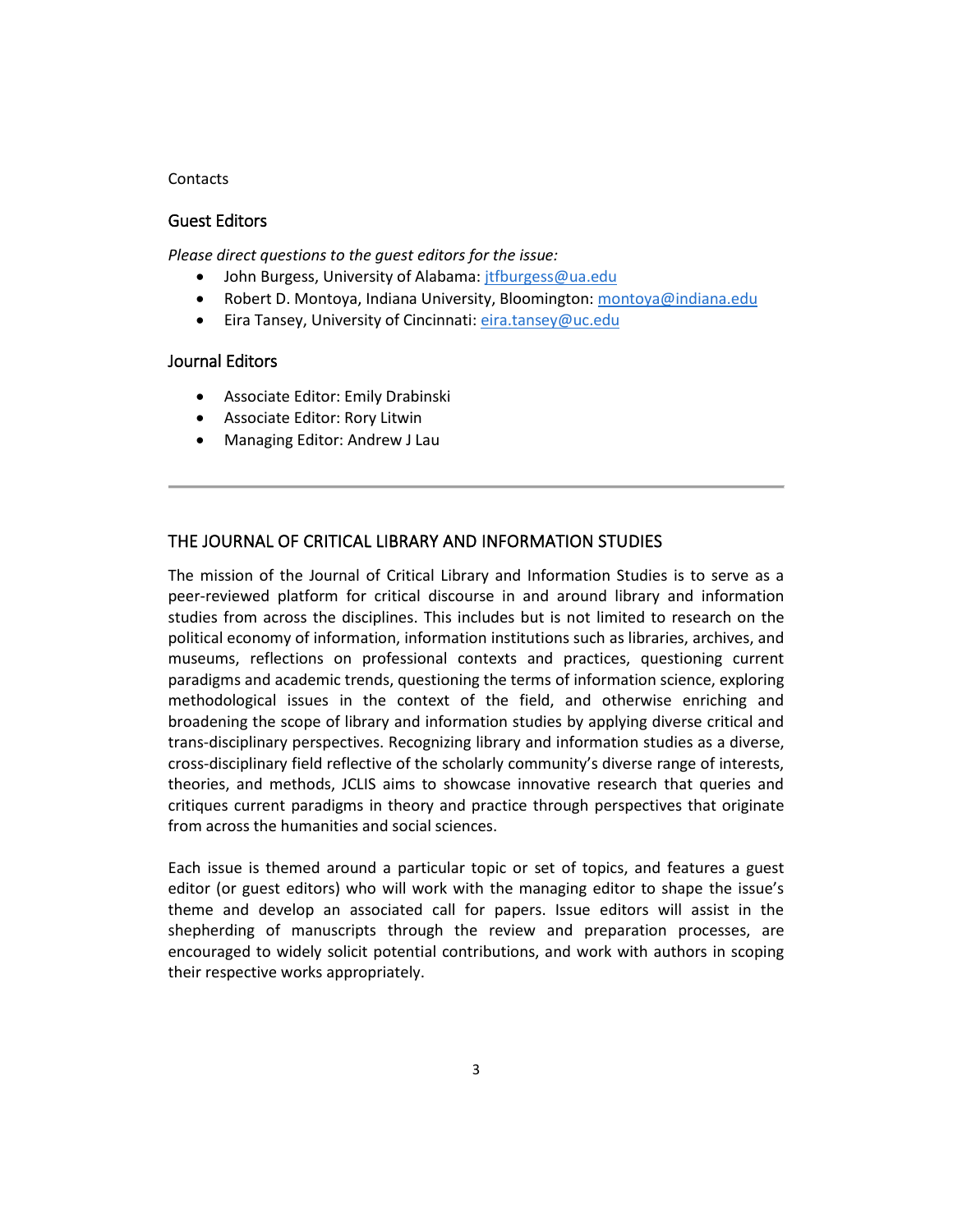JCLIS is open access in publication, politics, and philosophy. In a world where paywalls are the norm for access to scholarly research, the Journal recognizes that removal of barriers to accessing information is key to the production and sharing of knowledge. Authors retain copyright of manuscripts published in JCLIS, generally with a Creative Commons Attribution (CC-BY) license. If an article is republished after initially publication in JCLIS, the republished article should indicate that it was first published by JCLIS.

#### SUBMISSION GUIDELINES FOR AUTHORS

The Journal of Critical Library and Information Studies welcomes submissions from senior and junior faculty, students, activists, and practitioners working in areas of research and practice at the intersection of critical theory and library and information studies.

Authors retain the copyright to material they publish in the JCLIS, but the Journal cannot re-publish material that has previously been published elsewhere. The journal also cannot accept manuscripts that have been simultaneously submitted to another outlet for possible publication.

# CITATION STYLE

JCLIS uses [th](http://www.chicagomanualofstyle.org/home.html)e Chicago Manual of Style,  $16<sup>th</sup>$  [Edition](http://www.chicagomanualofstyle.org/home.html) as the official citation style for manuscripts published by the journal. All manuscripts should employ the Notes and Bibliography style (as footnotes with a bibliography), and should conform to the guidelines as described in the Manual.

## SUBMISSION PROCESS

Manuscripts are to be submitted through JCLIS' online submission system [\(http://libraryjuicepress.com/journals/index.php/jclis\)](http://libraryjuicepress.com/journals/index.php/jclis) by **June 30, 2018**. This online submission process requires that manuscripts be submitted in separate stages in order to ensure the anonymity of the review process and to enable appropriate formatting.

• Abstracts (500 words or less) should be submitted in plain text and should not include information identifying the author(s) or their institutional affiliations. With the exception of book reviews, an abstract must accompany all manuscript submissions before they are reviewed for publication.